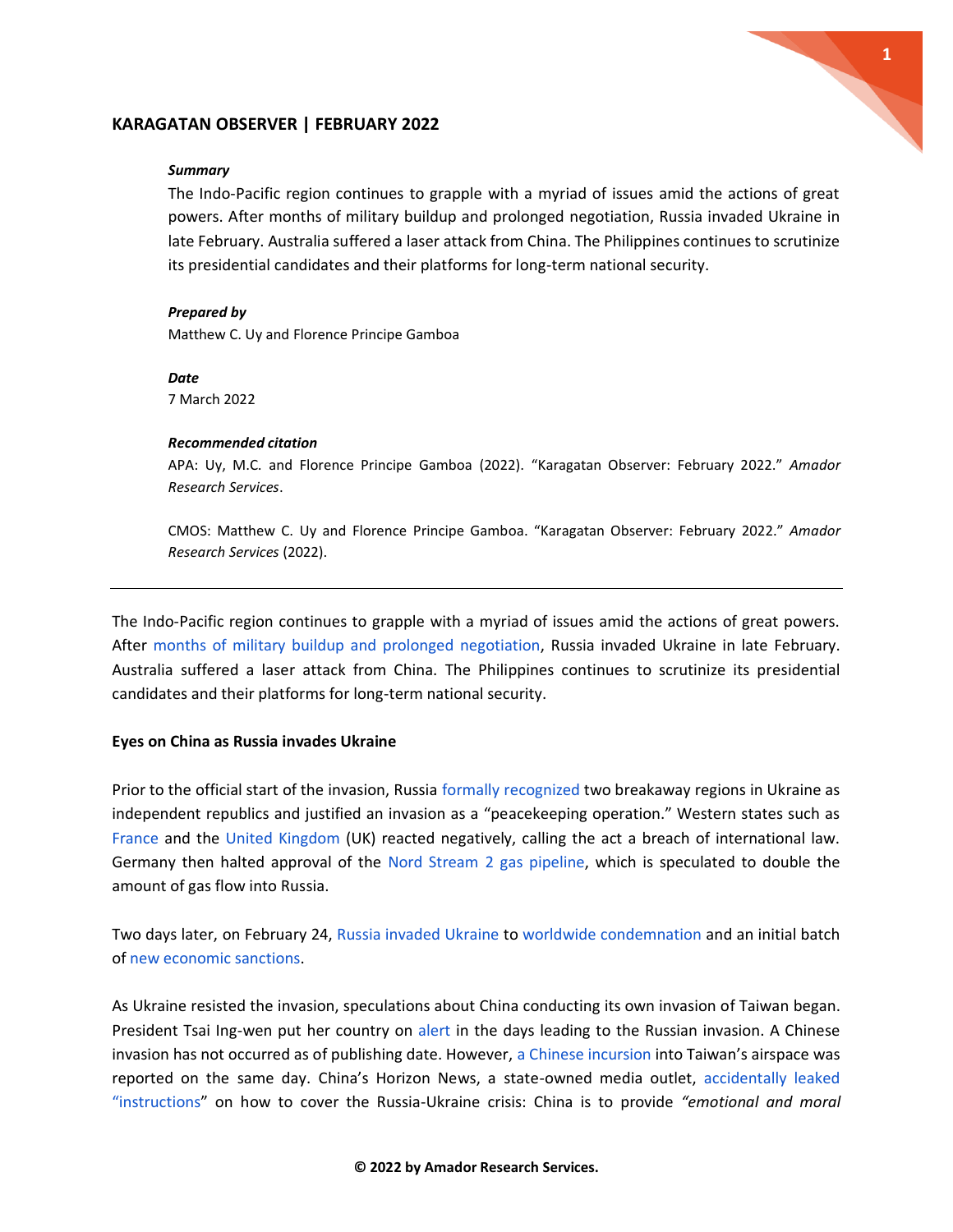

*support"* to Russia to receive similar support once China moves to *"solve the Taiwan issue once and for all."*

Despite their [deepening ties](https://www.smh.com.au/world/asia/russia-china-condemn-aukus-affirm-no-limits-to-their-partnership-20220205-p59u11.html) and mutual interests, China's view of the Russian invasion has not been as supportive. While China [did not condemn](https://www.cnnphilippines.com/world/2022/2/22/china-reaction-on-russia-ukraine-crisis.html) Russia's actions, China [did not endorse](https://www.republicworld.com/world-news/russia-ukraine-crisis/ukraine-crisis-tests-china-russia-partnership.html) them either. When the invasion began, China sent [a](https://news.abs-cbn.com/overseas/02/25/22/china-rejects-calling-russia-move-invasion) [mixed message](https://news.abs-cbn.com/overseas/02/25/22/china-rejects-calling-russia-move-invasion) by refraining to call it an invasion but called for all parties to exercise restraint. Analysts argue that Russia's invasion is a ["major challenge"](https://www.bbc.com/news/world-asia-china-60492134) for China as it tries to navigate its own people's nationalist fervor for Taiwan's assimilation and the extent of possible consequences brought about by international blowback.

# **A Shaken Region**

The status quo in the Indo-Pacific was largely kept throughout February save for the following notable moments:

An excerpt of a United Nations (UN) report stated that [North Korea's nuclear and missile programs](https://newsinfo.inquirer.net/1550607/north-korea-grows-nuclear-missiles-programs-profits-from-cyberattacks-un-report) grew, profiting from cyberattacks. North Korea claimed it was ["shaking the world"](https://newsinfo.inquirer.net/1552394/north-korea-boasts-of-shaking-the-world-by-testing-missiles-that-can-strike-us) with its missile tests. However, the rogue state only conducte[d](https://newsinfo.inquirer.net/1560715/north-korea-fires-ballistic-missile-resumes-show-of-force-after-month-long-hiatus) [one test](https://newsinfo.inquirer.net/1560715/north-korea-fires-ballistic-missile-resumes-show-of-force-after-month-long-hiatus) the week of the invasion of Ukraine.

A week prior to the invasion, an Australian fighter jet suffere[d](https://www.cnnphilippines.com/world/2022/2/19/Australia-Chinese-warship-illuminated.html) [a laser attack](https://www.cnnphilippines.com/world/2022/2/19/Australia-Chinese-warship-illuminated.html) from a Chinese warship[.](https://www.abc.net.au/news/2022-02-19/defence-accuses-chinese-warship-of-dangerous-act-laser-shone/100845702) [Prime](https://www.abc.net.au/news/2022-02-19/defence-accuses-chinese-warship-of-dangerous-act-laser-shone/100845702)  [Minister Scott Morrison](https://www.abc.net.au/news/2022-02-19/defence-accuses-chinese-warship-of-dangerous-act-laser-shone/100845702) called it an *"act of intimidation.["](https://www.skynews.com.au/australia-news/politics/defence-minister-peter-dutton-blasts-bully-china-for-acts-of-aggression-after-laser-attack-on-raaf-aircraft/news-story/d00ffb3bb89238924b0c834d83e38043)* [Defence Minister Peter Dutton](https://www.skynews.com.au/australia-news/politics/defence-minister-peter-dutton-blasts-bully-china-for-acts-of-aggression-after-laser-attack-on-raaf-aircraft/news-story/d00ffb3bb89238924b0c834d83e38043) condemned China and stressed the importance of exposing such behaviors from China. China called it [a](https://news.abs-cbn.com/overseas/02/22/22/australia-plane-had-right-to-watch-china-navy-vessel-in-its-waters) ["provocative](https://news.abs-cbn.com/overseas/02/22/22/australia-plane-had-right-to-watch-china-navy-vessel-in-its-waters)  [action"](https://news.abs-cbn.com/overseas/02/22/22/australia-plane-had-right-to-watch-china-navy-vessel-in-its-waters) on Australia's part, while Prime Minister Morrison rebutted that Australian planes had every right to watch Chinese vessels in Australian waters.

[The 2022 State of Southeast Asia Survey,](https://www.iseas.edu.sg/wp-content/uploads/2022/02/The-State-of-SEA-2022_FA_Digital_FINAL.pdf) of which [Amador Research Services](https://www.amadorresearchservices.com/post/iseas-releases-2022-state-of-southeast-asia-survey-results) is the Philippine partner, was released mid-February. While perceptions of the United States (US) have increased, Southeast Asians are now [engaging more critically](https://www.iseas.edu.sg/articles-commentaries/iseas-perspective/2020-17-southeast-asia-holds-mixed-perceptions-of-the-biden-administration-by-hoang-thi-ha/) with the Western power, particularly on the economic aspect. Indeed, China has taken [a](https://fulcrum.sg/polite-wolves-chinas-soft-twitter-diplomacy-in-southeast-asia/) [noticeably softer approach](https://fulcrum.sg/polite-wolves-chinas-soft-twitter-diplomacy-in-southeast-asia/) to Southeast Asia by lauding positive economic relations, at odds with its "wolf warrior" approach to the US and its allies. Respondents' views of ASEAN are notably low – the institution is seen as incapable of coping with political and economic developments. This comes even as QUAD states released [a](https://www.state.gov/joint-statement-on-quad-cooperation-in-the-indo-pacific/) [statement of support](https://www.state.gov/joint-statement-on-quad-cooperation-in-the-indo-pacific/) for ASEAN and called for deeper engagement.

Meanwhile, states continued to move for stronger national security. Indonesian Defense Minister Prabowo Subianto aimed for Indonesia to have th[e](https://www.asiapacificdefensejournal.com/2022/02/indonesia-aims-to-have-strongest-navy_3.html) [strongest navy in Southeast Asia.](https://www.asiapacificdefensejournal.com/2022/02/indonesia-aims-to-have-strongest-navy_3.html) Indonesia has also entered deals with [France](https://www.asiapacificdefensejournal.com/2022/02/indonesia-buys-6-rafale-fighters-agrees_10.html) an[d](https://www.asiapacificdefensejournal.com/2022/02/indonesia-receives-us-state-dept.html) [the US](https://www.asiapacificdefensejournal.com/2022/02/indonesia-receives-us-state-dept.html) for the Rafale fighters and Boeing F15EX Eagle II fighters, respectively. India created the post o[f](https://timesofindia.indiatimes.com/india/india-gets-its-first-national-maritime-security-coordinator/articleshow/89622219.cms) [maritime security coordinator](https://timesofindia.indiatimes.com/india/india-gets-its-first-national-maritime-security-coordinator/articleshow/89622219.cms) with the role of coordinating multiple authorities and policies in the maritime domain.

Taiwan received significant signs of US support. A bipartisan move in the US legislature was submitted in early February to begin negotiations to rename Taiwan's *de facto* embassy in Washington as the ["Taiwan](https://newsinfo.inquirer.net/1549890/us-lawmakers-push-to-rename-taiwans-de-facto-embassy-in-washington)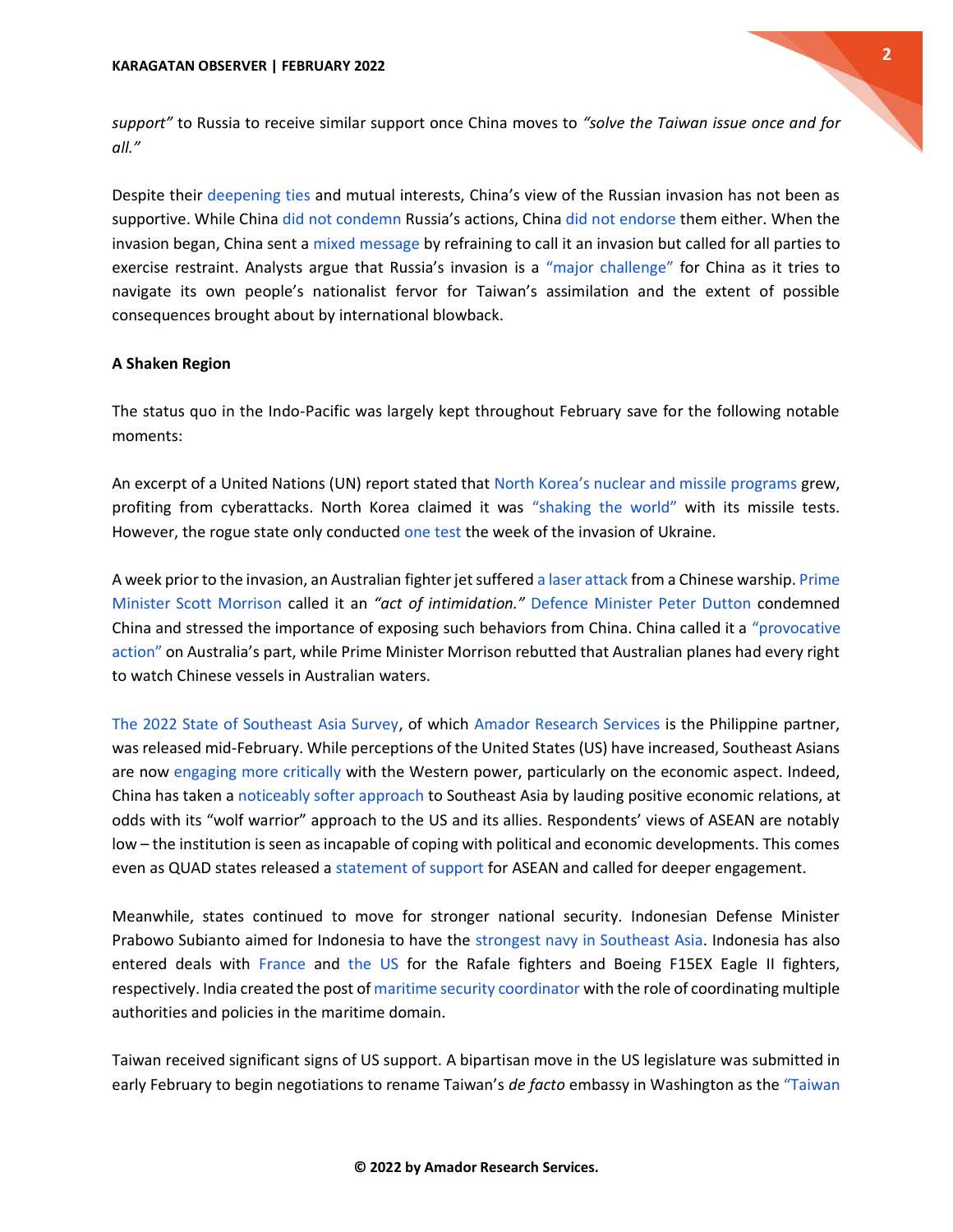### **The Philippines: Long-term Security**

While the EU was primarily concerned with Russia, the Indo-Pacific region was not neglected. The EU expressed in late February the desire to [deepen maritime cooperation](https://news.abs-cbn.com/news/02/28/22/eu-wants-to-beef-up-maritime-cooperation-with-ph) with the Philippines through its CRIMARIO II (Critical Maritime Routes in the Indian Ocean II) initiative. RADM Caesar Valencia revealed that the EU was offering trials in the Philippines for the [Indo-Pacific Information Sharing Platform,](https://www.scmp.com/week-asia/politics/article/3168788/south-china-sea-eu-offers-encrypted-tool-fight-maritime-security) described as a *"very secure Facebook"*, aimed at assisting maritime security. Foreign Affairs Secretary Teodoro Locsin spoke of the [importance of the EU's Indo-Pacific Strategy](https://dfa.gov.ph/dfa-news/statements-and-advisoriesupdate/30141-statement-of-foreign-affairs-secretary-teodoro-l-locsin-jr-on-the-eu-ministerial-forum-for-cooperation-in-the-indo-pacific) and the value of [the Philippines](https://businessmirror.com.ph/2022/03/02/sfa-amplifies-phl-focus-on-asean-maritime-security-ties-backs-sustainability-openness-in-european-union-ministerial-fora/)  [cooperating with its allies](https://businessmirror.com.ph/2022/03/02/sfa-amplifies-phl-focus-on-asean-maritime-security-ties-backs-sustainability-openness-in-european-union-ministerial-fora/) and partners in enhancing maritime security.

Acquisitions and announcements in the Philippines' military modernization continued in February. The Philippine Coast Guard received its largest vessel to date from Japan—[BRP Teresa Magbanua,](https://www.manilatimes.net/2022/02/22/news/first-ph-disaster-response-ship-sails-from-japan/1833847) a multi-role response vessel that will be [deployed](https://www.onenews.ph/articles/pcg-to-deploy-biggest-vessel-to-wps) to the West Philippine Sea. The Philippine National Police (PNP) received new assets worth P576.67 million, among which were [new high-speed tactical watercraft](https://www.gmanetwork.com/news/topstories/nation/821320/pnp-acquires-new-boats-trucks-communication-equipment-to-support-operations/story/) to aid the PNP Maritime Group. The Philippine Navy received [Skyhawk aircraft from the US,](https://www.pna.gov.ph/articles/1167472) and will reportedly acquir[e](https://www.thedefensepost.com/2022/02/09/philippines-landing-dock-vessels/) [two landing dock vessels](https://www.thedefensepost.com/2022/02/09/philippines-landing-dock-vessels/) and [new corvettes in 2023.](https://www.navalnews.com/naval-news/2022/02/sea-to-supply-torpedo-launcher-to-hhi-for-new-philippine-navy-corvettes/) The Department of National Defense (DND) also announced the contract signing for [32 Polish Black Hawk helicopters](https://newsinfo.inquirer.net/1558350/lorenzana-polish-firm-inks-contract-for-32-black-hawk-choppers) and received P1 billion worth o[f](https://www.gmanetwork.com/news/topstories/nation/821279/philippines-gets-p1b-in-military-equipment-from-china-dnd/story/) [military equipment from China.](https://www.gmanetwork.com/news/topstories/nation/821279/philippines-gets-p1b-in-military-equipment-from-china-dnd/story/)

2022 election candidates hav[e](https://www.iseas.edu.sg/articles-commentaries/iseas-perspective/2022-16-the-philippines-china-policy-and-the-2022-elections-time-for-a-rethink-by-charmaine-misalucha-willoughby/) [China relations as one of the primary aspects](https://www.iseas.edu.sg/articles-commentaries/iseas-perspective/2022-16-the-philippines-china-policy-and-the-2022-elections-time-for-a-rethink-by-charmaine-misalucha-willoughby/) of their platforms. Candidates promoting national sovereignty also tied these to the welfare of fishers and overall food security.

Presidential candidat[e](https://newsinfo.inquirer.net/1548209/isko-moreno-vows-to-protect-farmers-fishers-to-ensure-phs-food-security) [Manila Mayor Isko Moreno](https://newsinfo.inquirer.net/1548209/isko-moreno-vows-to-protect-farmers-fishers-to-ensure-phs-food-security) assured fishermen of their security and that he would assert the 2016 arbitration award. Presidential candidate [Vice President Leni Robredo](https://mb.com.ph/2022/02/02/here-are-robredos-plans-if-ph-is-attacked-by-chinese-militia-ships/) planned to equip fishers for their protection as part of her maritime policy, as well as having a *"very apparent"* presence in the West Philippine Sea. Presidential candidate [Leody de Guzman](https://newsinfo.inquirer.net/1555177/ka-leody-eyes-converting-west-ph-sea-into-economic-zone) said that the contested area in the West Philippine Sea should be converted into an economic zone where all claimants can agree and unite against China.

These views are consistent with the positions of other presidential candidates with the notable [exception](https://opinion.inquirer.net/149555/on-china-marcos-jr-vs-leni#ixzz7KFa8fxrk)  [of Ferdinand Marcos Jr](https://opinion.inquirer.net/149555/on-china-marcos-jr-vs-leni#ixzz7KFa8fxrk). His positions reflected the current Duterte administration's policies until he came out in [favor of security dialogue](https://newsinfo.inquirer.net/1555215/marcos-supports-security-dialogue-with-us-3-other-countries) and spoke of the importance of the US alliance. His previous stance continues to be [a](https://www.washingtonexaminer.com/restoring-america/patriotism-unity/xi-the-pirate-faces-new-challenges-to-his-south-china-sea-imperialism) [subject of concern,](https://www.washingtonexaminer.com/restoring-america/patriotism-unity/xi-the-pirate-faces-new-challenges-to-his-south-china-sea-imperialism) especially in the broader context of the US-China rivalry.

Other electoral candidates gave their views[.](https://cnnphilippines.com/news/2022/2/6/Legarda-Teodoro-Trillanes-joint-oil-exploration.html) [Three senatorial candidates](https://cnnphilippines.com/news/2022/2/6/Legarda-Teodoro-Trillanes-joint-oil-exploration.html) argued for China to recognize Philippine sovereignty over the West Philippine Sea before joint oil exploration can begin. Vice Presidential candidate [Walden Bello](https://newsinfo.inquirer.net/1560321/bello-clashes-with-pangilinan-on-issue-of-ph-maritime-security) clashed with his fellow candidates who echoed their ticket partners stances, arguing that the Philippines must have an independent foreign policy.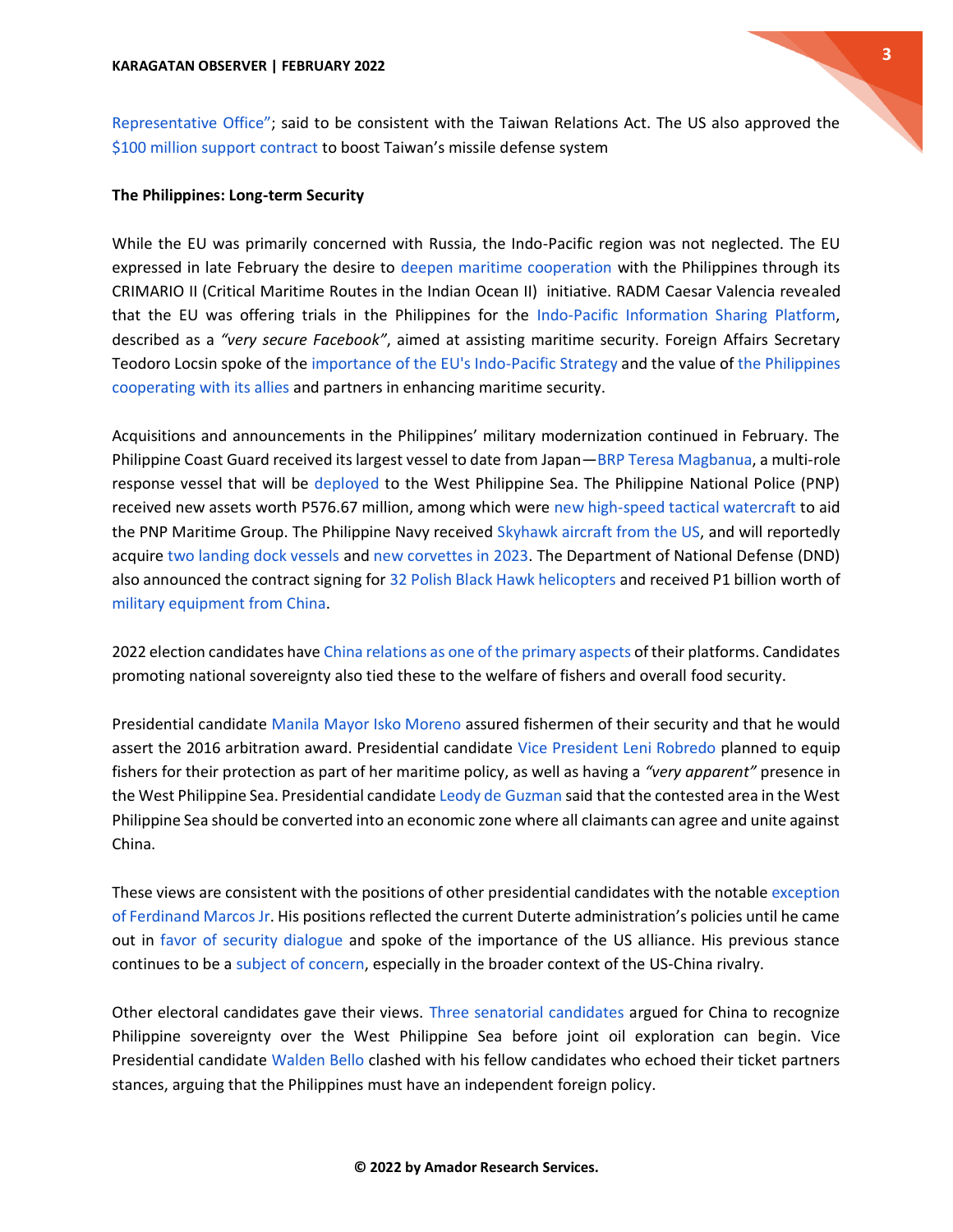

# **Analysis: Lessons from Ukraine**

The Russian invasion of Ukraine has sent shockwaves across the world. Chief of which is the question of China's invasion of Taiwan. While the Philippines faces immediate [economic](https://business.inquirer.net/341970/ukraine-crisis-fallout-slower-global-economic-growth-higher-consumer-prices-in-ph) effects, it must also look towards much larger security threats. States, big and small, could learn much from the Ukraine crisis.

First, while [international law and diplomacy](https://www.pna.gov.ph/articles/1167031) should remain the premiere tools, [t](https://www.pna.gov.ph/articles/1167031)hese should not be the only weapons in our security arsenal. Continuous defense modernization and working closely with our allies and partners are necessary for small states like the Philippines. Ukraine in mid-February praise[d](https://www.barrons.com/news/ukraine-and-west-have-stopped-russian-escalation-kyiv-01644916207?refsec=afp-news) [diplomatic efforts of the West](https://www.barrons.com/news/ukraine-and-west-have-stopped-russian-escalation-kyiv-01644916207?refsec=afp-news) as deterring Russia's invasion, despite [US warnings](https://cnnphilippines.com/world/2022/2/12/blinken-ukraine-russia-quad-melbourne.html) that it could occur at any moment. Indeed, Russia had been amassing troops since late November 2021. While a war with China is [not inevitable,](https://apnews.com/article/antony-blinken-australia-europe-china-japan-de75bda9a1b7f1ca778ca9060f9e10a5) th[e](https://www.taipeitimes.com/News/editorials/archives/2022/02/21/2003773467) [invasion has proven the need](https://www.taipeitimes.com/News/editorials/archives/2022/02/21/2003773467) to bolster deterrence and overall defense posture. Germany gave a historic announcement of an [immediate investment in its military,](https://www.upi.com/Top_News/World-News/2022/02/27/germany-increase-military-spending/2481646018139/) allocating more than 2% of its GDP.

Second, security issues can be complemented and affected by other factors. Immediate responses by the West to Russia were to unleash new economic sanctions and Germany suspended approval of the gas pipeline. Some have called for these [sanctions to extend towards China,](https://foreignpolicy.com/2022/02/17/russia-ukraine-china-united-states-secondary-sanctions-putin-xi/) effectively disincentivizing support and similar behavior. Taiwan sees the wisdom in this and aims to [protect its technological secrets](https://m-economictimes-com.cdn.ampproject.org/c/s/m.economictimes.com/news/international/business/semiconductor-secrets-taiwans-government-propose-a-law-to-prevent-china-from-stealing-its-chip-technology/amp_articleshow/89633337.cms) as China engages in economic warfare.

Other factors also include the use of social media and technology. Ukraine's vice prime minister asked tech mogul Elon Musk over Twitter to provide internet service[.](https://www.cnnphilippines.com/business/2022/2/28/Starlink-activated-Ukraine.html) [SpaceX's Starlink satellite internet service](https://www.cnnphilippines.com/business/2022/2/28/Starlink-activated-Ukraine.html) was then deployed. This signifies the growing role of private actors in international affairs, much so in the field of security.

Third, Russia's actions in Ukraine have forced [a](https://www.cfr.org/blog/putins-aggression-against-ukraine-deals-blow-chinas-hopes-taiwan) [reevaluation](https://www.cfr.org/blog/putins-aggression-against-ukraine-deals-blow-chinas-hopes-taiwan) of the subject of China and Taiwan. Because of the invasion, the US is now more likely to come to Taiwan's aid or risk losing credibility. China's lack of support is also evident in Russia's recognition of breakaway regions, avoiding establishing a precedent for states like the US to do the same for Taiwan. The US has also refrained from sending troops to Ukraine, to minimize risks of unwanted tensions with Russia and t[o](https://www.taipeitimes.com/News/editorials/archives/2022/02/21/2003773467) [remain focused in the Indo-Pacific.](https://www.taipeitimes.com/News/editorials/archives/2022/02/21/2003773467) For now, China may not be able to act with confidence on its plans to reunify with Taiwan.

Greater US involvement in the region is promised under the ne[w](https://www.whitehouse.gov/briefing-room/speeches-remarks/2022/02/11/fact-sheet-indo-pacific-strategy-of-the-united-states/) [Indo-Pacific Strategy.](https://www.whitehouse.gov/briefing-room/speeches-remarks/2022/02/11/fact-sheet-indo-pacific-strategy-of-the-united-states/) While this may provide reassurance to small states and allies like the Philippines, this could also be a double-edged sword if the major powers involved are to act hastily and resort to the use of force like Russia. The value of diplomacy and having clear and open lines of communication with each other is now greater than ever.

Ukraine's crisis is not just a test for the Western alliances and its established order, it is a challenge for all states to stand with international laws and norms to preserve peace and stability, to not side with unjustified violence and to respect state sovereignty, no matter how small and powerless they seem. How we respond and come to Ukraine's aid will have an impact on the whole world.